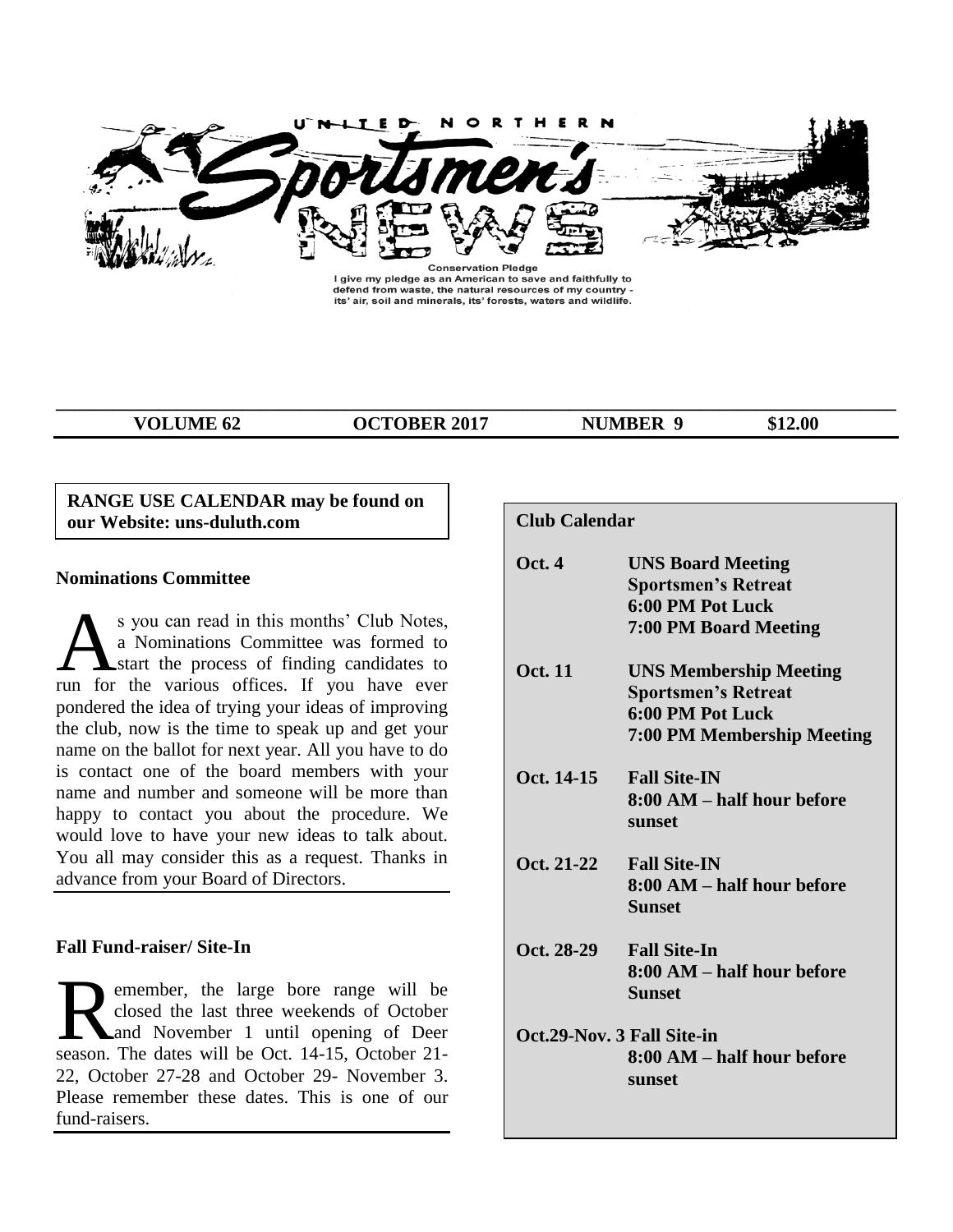# **2018 Ice Fishing Contest**

.

ou can mark your calendars again for our Annual Ice Fishing Contest. It will be held on January 28, 2018. The Chairman, Dan Vou can mark your calendars again for our Annual Ice Fishing Contest. It will be held on January 28, 2018. The Chairman, Dan Woollett with the help of Tom Wasbotten and Eric Hansen want to ensure us that this year will be as much fun, if not more, than last year. Weather, the day of, has never been a reason to cancel this event except for the ice thickness. Naturally safety is most important. For more information or is you could help with the event please call Dan Woollett at 218- 590-7076. Thank you in advance and hope to see all of you there on the  $28<sup>th</sup>$ .

# **School is out, youth deer hunting season is in**

outh, ages 10-15, can participate in a special deer season that runs from Thursday, Oct. 19, to Sunday, Oct. 22, in 28 permit areas of southeastern and northwestern Minnesota, including in the Twin Cities metro permit area 601, according to the Department of Natural Resources. "Youth deer season is about putting the youth's hunting experience first," said Mike Kurre, DNR mentoring program coordinator. "Many students get a couple days off school for teacher workshops during the youth season so the long break is a great time to plan a hunt that can teach valuable skills and help grow a youth's interest in the outdoors. "Deer permit areas open to the hunt are: 101, 105, 111, 114, 201, 203, 208, 209, 256, 257, 260, 263, 264, Y

267, 268, 338, 339, 341, 342, 343, 344 (including Whitewater Game Refuge), 345, 346, 347, 348, 349, 601 and 603. Blaze orange or blaze pink requirements apply to all hunters, trappers and adult mentors in areas open for the youth deer season. Public land is open, and private land is open if the hunters have landowner permission. Youth ages 10 through 15 must obtain a deer license. Youth ages 12 to 15 need to have completed firearms safety or, if not, can obtain an apprentice hunter validation. During the youth season, a parent, guardian or mentor age 18 or older must accompany the youth and only need a license if the youth is taking advantage of the apprentice validation

option. Party hunting on a youth license is not allowed – so youth must take and tag their own deer. The bag limit for the youth season is one deer only. Youth may use their regular license or a bonus permit if they take an antlerless deer, regardless of the management designation. Bucks must be tagged with the youth's regular license. Participation does not affect eligibility for the regular deer season; however, the harvested deer counts against the youth's annual statewide bag limit and the bag limit for the deer permit area. If hunting in permit areas 346, 348, 349 and 603, the early antlerless only season is in effect from Oct. 19 to Oct. 22, so adults and youth can hunt at the same time in these areas; however, if a youth harvests a deer and wishes to continue hunting during the early antlerless only season they must purchase an early antlerless permit

# **(Club Notes continued from page 4)**

# **OLD BUSINESS:**

**Survey Committee Report – Duane Lasley:** Tina emailed results from the hard copy surveys. Will pay the monthly fee for the Survey Monkey and put together a report.

**Emailing of Newsletter – Duane Lasley:** 382 emails on the list and 18 more to enter.

**Youth Field Day August 12th – Cody Privette:**  •We maxed out registration and even had a waiting list. All said and done we had 76 kids participating. We had great weather and a great bunch of volunteers that made the event a success. Thank you to the following vendors for their donations: Super One Foods, Chalstroms', Superior Shooters Supply, Arrowhead Firearms Training Academy, Black River Bandits, RJ Sport and Cycle, Marine General, and WDIO.

**Fall Fundraiser – Tina Sund:** Letters have been updated and ready to be sent for printing.

**2018 Banquet:** All dates in April are open for the banquet at the AAD Shriners. April  $13<sup>th</sup>$  2018 is the tentative date for the banquet.

# **NEW BUSINESS:**

**Marine General Theft – Gene Shaw:** Gene Shaw not present. Joe Roberts on behalf of Gene: Marine General had a shipment of lures stolen. Keep an eye out for people selling lures.

**BOD Recommendation for Membership Revocation – Tom Wasbotten:** Tom gave an overview of the committee findings and the recommendation of the BOD to revoke the membership. Tom also gave an overview of the three-member committee findings. Motion by Joe Roberts  $2^{nd}$  by Mike Drager to concur with BOD to revoke membership. Carried, letter will be sent.